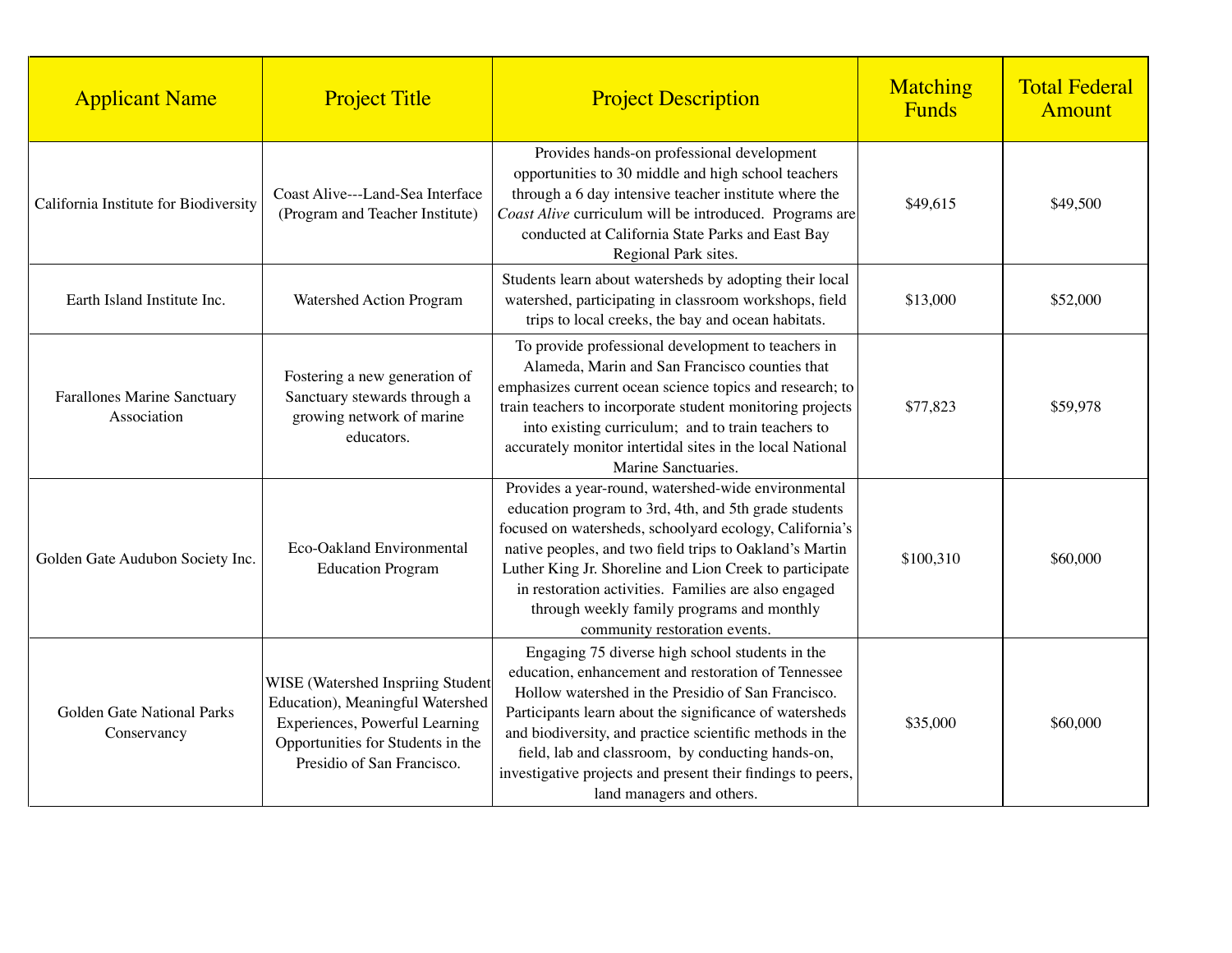| <b>Applicant Name</b>                      | <b>Project Title</b>                                                    | <b>Project Description</b>                                                                                                                                                                                                                                                                                                                                                  | Matching<br>Funds | <b>Total Federal</b><br>Amount |
|--------------------------------------------|-------------------------------------------------------------------------|-----------------------------------------------------------------------------------------------------------------------------------------------------------------------------------------------------------------------------------------------------------------------------------------------------------------------------------------------------------------------------|-------------------|--------------------------------|
| Headlands Institute                        | Engaging Urban Schools in<br>Watershed Investigations (EUSWI)           | To provide underserved students from Alameda, Marin<br>and San Francisco Counties the opportunity to attend the<br>Headlands Institute where they will engage in watershed-<br>based environmental science education through<br>classroom and field activities.                                                                                                             | \$43,748          | \$57,917                       |
| New Haven Unified School District          | James Logan High School FINS--<br>Freshmen In Natural Settings          | Freshmen biology students will participate in original<br>research and service learning projects and a minimum of<br>two field trips. Supporting classroom lab activities in<br>biology and cross cultural lessons in Elnglish and Life<br>Skills will further the students understanding of the<br>technology and principles used in the field.                            | \$60,000          | \$60,000                       |
| New Haven Unified School District          | Bringing Science to Life for<br>Students, Teachers and the<br>Community | Provides meaningful research experiences that engergize<br>and engage 3rd - 5th grade students through in-class<br>investigations of storm drains, watersheds, tidepools,<br>marine mammals, pollution, oceanography, a visit to<br>Fitzgerald Marine Reserve and a whale watching/water<br>quality cruise.                                                                 | \$70,380          | \$48,803                       |
| Oakland Museum of California<br>Foundation | Water Strider Junior Guides                                             | Provides watershed ecology instruction to inner city 5th<br>graders over the course of an academic year. Through<br>classroom instruction, teacher support, and lead four<br>Program: From Creeks to Coastline field trips which follow a transect of our local watersheds<br>from creek to estuary/saltmarsh to San Francisco Bay<br>and out to the coastline.             | \$73,151          | \$59,634                       |
| <b>Randall Museum Friends</b>              | WaterLife: A Year of Watershed<br>Education at the Randall Museum       | Students attend in-depth classes and field trips focused<br>on the San Francisco Bay watershed, its' habitats, and<br>its' wildlife. During the summer students participate in<br>either a week-long, overnight camp in the upper<br>watershed in the Sierras, at Camp Mather, or two-week<br>day camps that focus on watershed education and water<br>themed art projects. | \$30,355          | \$40,982                       |